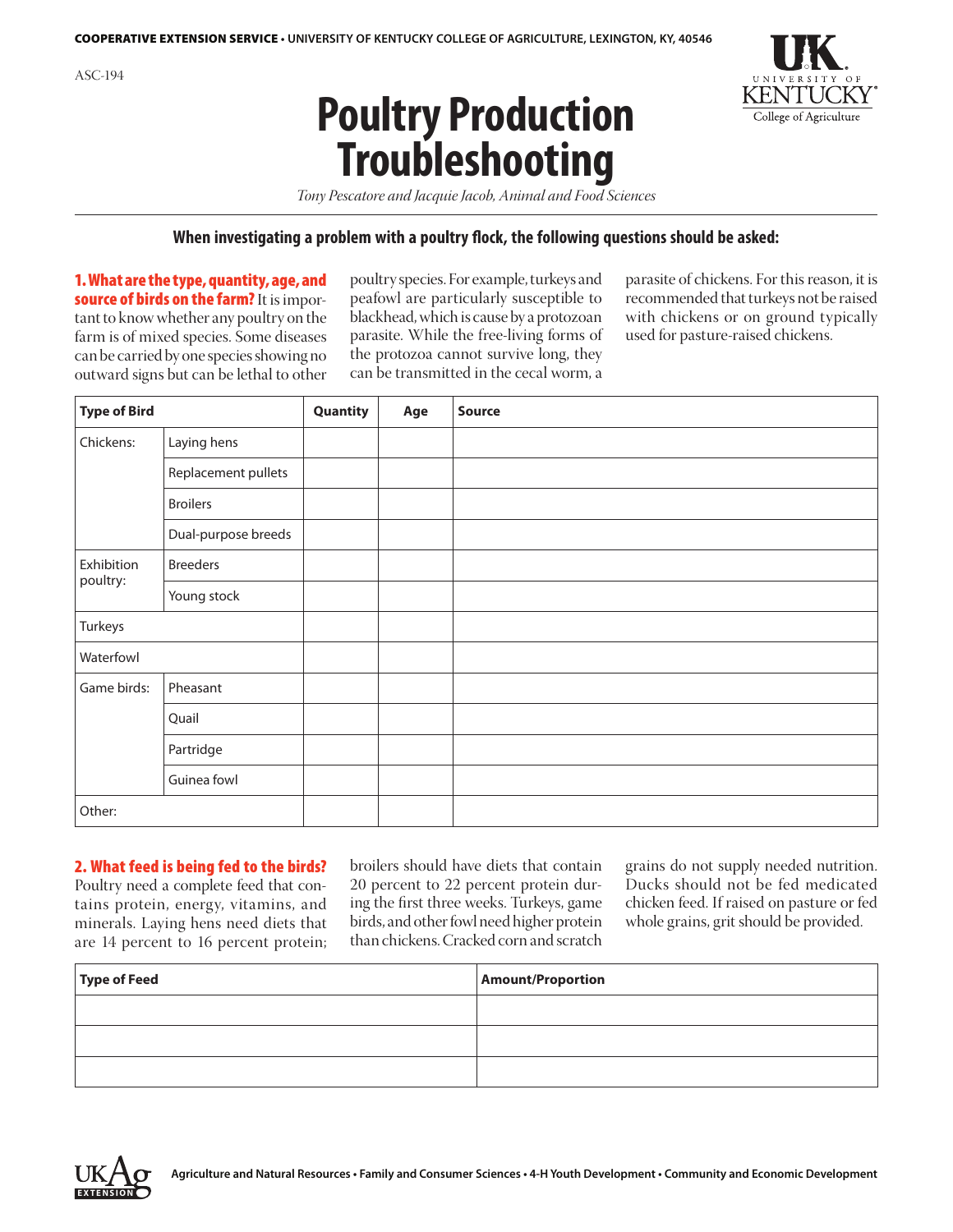3. How is water supplied? What is the source of the water? Water is the most important nutrient for poultry but is often overlooked. Birds can live for longer periods without feed than they can without water. Drinking water should be clear, tasteless, odorless, and colorless. Water from a farm well or pond could have quality problems related to hardness, bacterial contamination, pH, etc. that will affect the health of a flock.

| What is the source of the water?                                   |  |
|--------------------------------------------------------------------|--|
| How is water supplied (troughs,<br>bell drinkers, nipple drinkers, |  |
| $etc.$ )?                                                          |  |

**4. How are the birds housed?** Poultry have a variety of housing options: cages, floor (sometimes referred to as free-roaming or cage-free), free-range (i.e., outside with shelter only provided at night), floor and outside run (i.e., with access to the outdoors, which they actually use), pasture-raised (i.e., on pasture but kept in portable pens), and flight pens (typically used for game birds). Each housing system comes with its own advantages and disadvantages that could influence the health status of the flock.

How are the birds housed? *Check all that apply:* 

- **Q** Cages
- $\Box$  Floor
- $\Box$  Floor and outside run
- □ Pastured
- $\Box$  Free-range  $\Box$  Flight pens
- Other (describe):

5. What is the amount of room provided **per bird?** Chickens need a minimum of 2½ square feet per bird on the floor and about 80 square inches of room in a cage. This amount can increase or decrease with the size of the birds involved. For example, a turkey needs three to four

times the space required by a chicken. Similarly, quail require considerably less space than a chicken.

Overcrowding poultry can result in feather-pecking and cannibalism. In addition to floor space, the birds must have sufficient access to waterers and feeders. Birds should have enough feeder space so that all of the birds can eat at one time. If not, competition from other birds can result in poor nutrition for some of the flock, feather pecking, and cannibalism.

|              | <b>Floor Size</b> |                                                                        |  | <b>Space per Bird</b> |  |
|--------------|-------------------|------------------------------------------------------------------------|--|-----------------------|--|
| Type of Bird |                   | Width (ft) x Length (ft) = Area (sq ft) $\div$ # of Birds = Sq ft/Bird |  |                       |  |
|              |                   |                                                                        |  |                       |  |
|              |                   |                                                                        |  |                       |  |
|              |                   |                                                                        |  |                       |  |
|              |                   |                                                                        |  |                       |  |
|              |                   |                                                                        |  |                       |  |
|              |                   |                                                                        |  |                       |  |

### 6. What symptoms do the birds exhibit?

Areas to be evaluated include:

- Conditions of the body, feathers, skin, comb, eyes, face, nostrils, mouth, wattles, neck, legs, and feet of individual birds
- • Behavior of the birds
- The consistency of the fecal material
- Flock performance in terms of egg production, growth, or feed consumption

What symptoms do the birds exhibit? *Check all that apply:*

- $\Box$  Emaciation
- $\Box$  Stunted or uneven growth
- $\Box$  Sudden drop in egg production
- $\Box$  Poor shell quality
- **Q** Listless
- $\Box$  Lying on breast
- $\Box$  Paralysis of legs, wings, or head
- $\Box$  Twisted neck
- $\Box$  Curled toes
- $\Box$  Swollen hocks (i.e., knee joint)  $\Box$  Swollen foot pad
- $\Box$  Twitching or muscular spasms
- $\Box$  Trembling
- $\Box$  Loss of feathers
- $\Box$  Cannibalism, feather pecking
- $\Box$  Soiled hackle feathers
- $\Box$  Skin lesions
- $\Box$  Vent irritated
- $\Box$  Crusted or swollen scales on feet
- $\Box$  Coughing/nasal rattle
- $\Box$  Swollen, puffy head
- **q** Swollen eyes
- $\Box$  Off-color comb
- $\Box$  Scabs on the comb
- $\Box$  Watery eyes
- $\Box$  Crusts over the eyes
- $\Box$  Nasal discharge
- $\Box$  Visible external parasites  $\Box$  Loose/watery droppings
- $\Box$  Blood in droppings
- 
- $\Box$  Off-color droppings (green, yellow)  $\Box$  Foaming droppings

\_\_\_\_\_\_\_\_\_\_\_\_\_\_\_\_\_\_\_\_\_\_\_\_\_\_\_\_\_\_\_\_\_\_\_\_

Other (describe):

2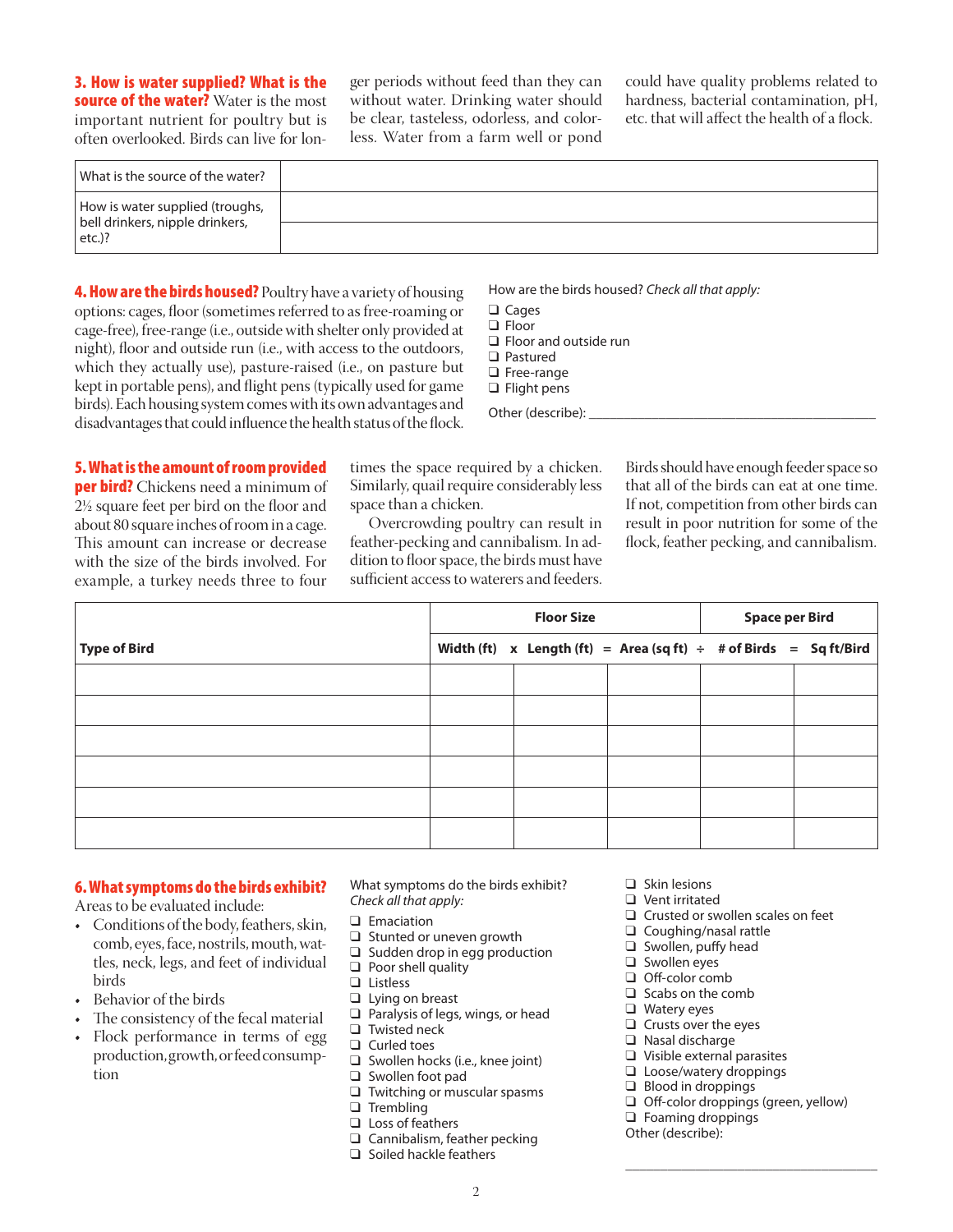7. Have any birds died? It is common for a few birds in a flock to die with no outward symptoms. A sudden increase in mortality, however, can indicate a problem.

| <b>Type of Bird</b> | <b>Number of</b><br><b>Deaths</b> | <b>Date</b> |
|---------------------|-----------------------------------|-------------|
|                     |                                   |             |
|                     |                                   |             |
|                     |                                   |             |
|                     |                                   |             |
|                     |                                   |             |

# 8. Have birds been sent to a diagnos-

tic lab? Submissions to the diagnostic labs should be done by a veterinarian. Diagnostic laboratories are located in Lexington and Hopkinsville. A fee is charged at the labs.

| <b>Diagnostic Lab</b> | Veterinarian | <b>Date Submitted</b> |
|-----------------------|--------------|-----------------------|
|                       |              |                       |
|                       |              |                       |
|                       |              |                       |
|                       |              |                       |

# 9. What vaccination program is being **used on the farm?** As a rule of thumb. chicks should be vaccinated at the hatchery for Marek's disease. Other vaccines should not be used unless the premise has a history of the disease. Vaccines

must be properly stored before use. Once vaccines are mixed, any remaining vaccine must be discarded and cannot be kept for later use. The cost of vaccines should be considered when developing a poultry health program. Vaccines can

come in large volumes or doses per vial. Small producers should evaluate the overall cost of vaccines on a per-bird basis and not be concerned with the number of doses.

| Type of Bird             | <b>Vaccination</b> | <b>Date Administered</b> |  |
|--------------------------|--------------------|--------------------------|--|
|                          |                    |                          |  |
|                          |                    |                          |  |
|                          |                    |                          |  |
|                          |                    |                          |  |
| How are vaccines stored? |                    |                          |  |

## 10. Does this farm (or area) have a history of this type of disease or symptom? Some disease-causing organisms (bacteria, virus, protozoan) can survive

in the environment, so it is important to know whether there have been any previous incidences. Also, many organisms can be transported on clothing,

shoes, equipment, etc. so any incidences of the same problem in the area should be noted.

**Diseases or symptoms encountered:**